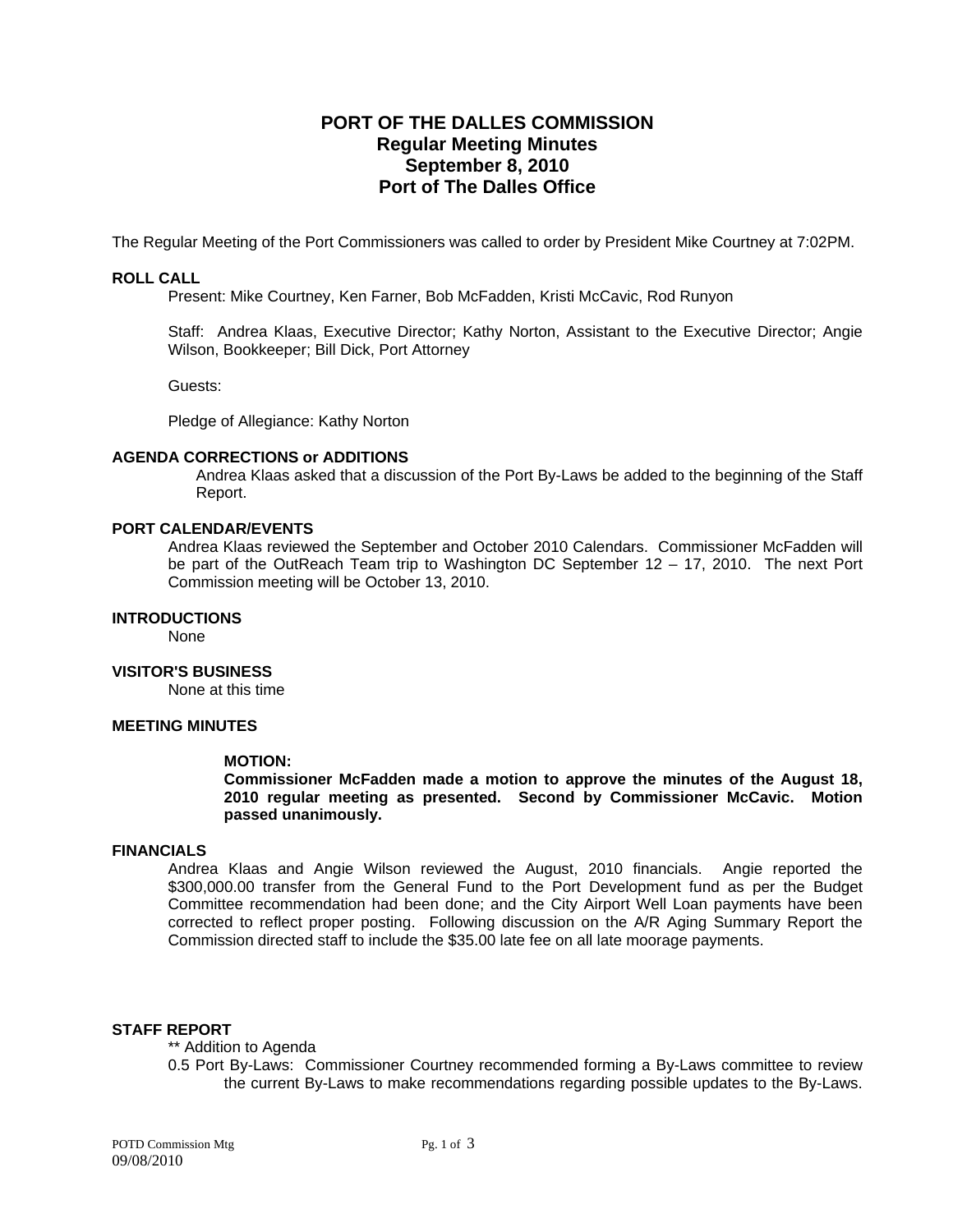Commissioners Runyon and McCavic and Andrea Klaas volunteered to form the committee and report back to the Commission at the October meeting.

- *1.Wetlands* Andrea Klaas and Commissioner McFadden reported on progress regarding the wetlands. Andrea will be submitting all remaining industrially zoned land, whether under Port ownership or not, to be considered for State Certified Industrial Site Certification. DSL is putting together a packet that will outline options available to property owners in The Dalles wanting to fill in wetlands with possible solutions. Andrea will provide this information to the commission when it becomes available. Commissioner McFadden contacted John Huffman, Andrea contacted Ted Feriolli and Commissioner McFadden and Andrea met with Senator Merkley's staff to give all of them a version of what's going on from our perspective. The legislators will follow up in Washington DC and monitor the progress through the Army Corps review/permit process to make sure it keeps moving.
- *2.Monthly Highlights* Andrea Klaas: AAA Metal Fab-project moving forward. Dirt Hugger-PUD is getting ready to install power and there has been some grinding of material. Riverfront Assetsproject is moving forward. Community Outreach Team-Commissioner McFadden will travel to DC as part of the team. Andrea provided the Commission with a tri-fold information piece that promotes all infrastructure projects in the Industrial Center. Commissioner McFadden will be taking this information piece to Washington DC.

*Marina Update –* Kathy Norton updated the Commission on activities and issues at the Marina. The Sewer Tank installation policy has been tested and is working. Kathy reported on her meeting with Dawn at City Planning regarding the zoning at the Marina as it pertains to occupancy. Kathy and Bill will continue to work through this. The Marina Committee will meet on September 21, 2010, Kathy will update the Committee on the sewer tank installation policy and ask for input regarding the occupancy issue. A woman was observed dumping garbage at the Marina. The City police were notified, they identified the woman and were going to make contact with her. Hage Electric and the PUD continue to be partners in working with us to improve the electrical system at the Marina.

*3.Reports of Committees*:

- *a.Urban Renewal-* Commissioner Farner reported the Round-About final touches are almost complete; the Flour mill is employing eight and looking for another tenant; enough federal and state funds have been secured for the marine terminal dock and festival area; the permitting process for the pedestrian undercrossing is almost complete; the  $3<sup>rd</sup>$  street project has been set back a year at the request of the property owners; the Chamber is arranging cruise ship stops at the new dock for next year.
- *b.Chamber of Commerce*  Commissioner McFadden reported the Chamber picnic was very successful; the concert in the Park program was also very successful-the last concert was last week.
- *c.Wasco EDC*  Andrea Klaas: Next meeting September 16, 2010.

*d. MCEDD* – Commissioner Runyon reported the process is interesting. The 1<sup>st</sup> meeting will be September 9, 2010.

\*\*Addition to Agenda:

*e*. Port Land near Marina – Andrea Klaas reported she is looking for ideas to repair the riparian area and eliminate the invasive species. She is contacting the Conservation District to see if they will partner with the Port on the project.